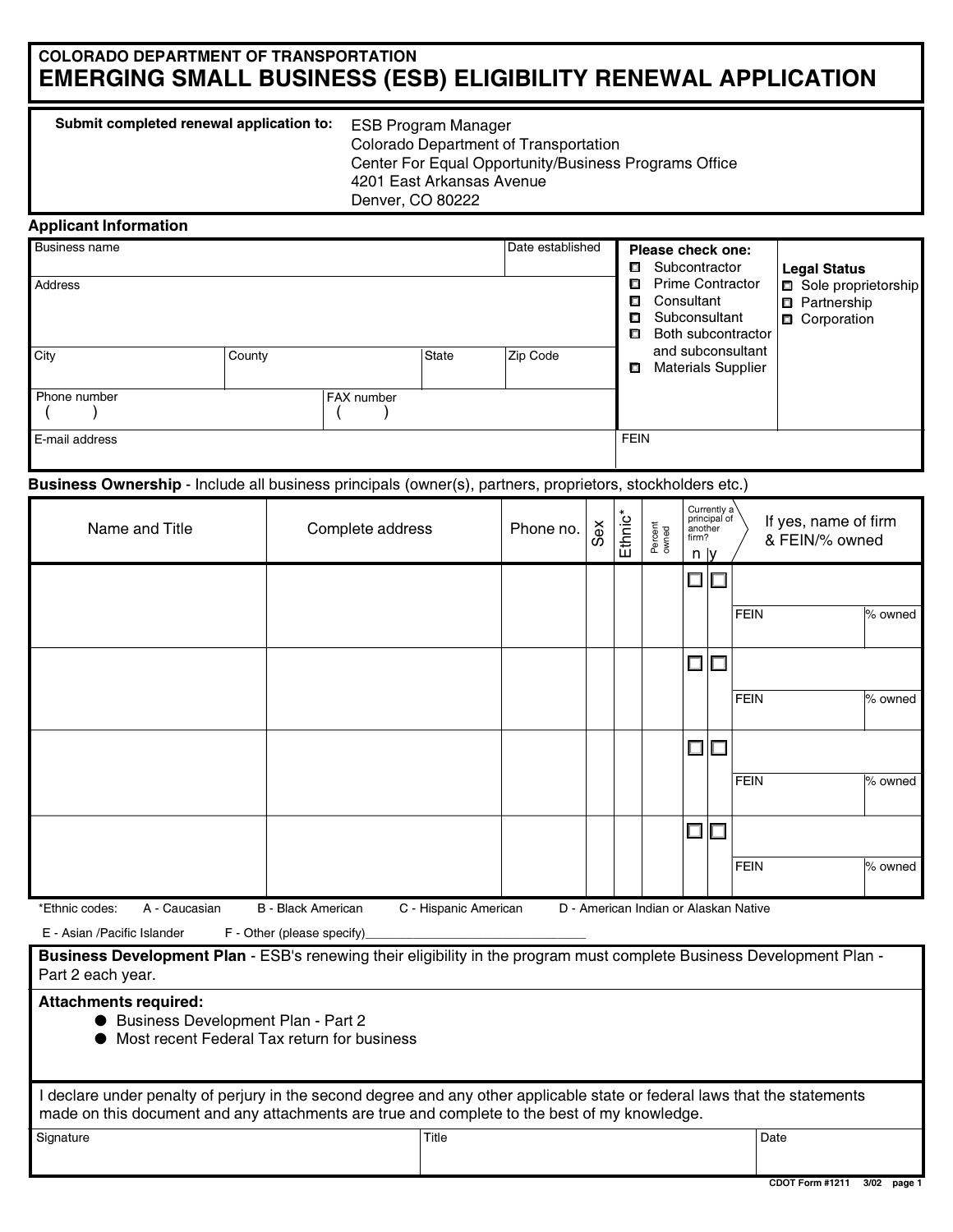|   |                                     | Business name                                                                                                    |   |                   |                                                                                        |        | Date                                                                         |
|---|-------------------------------------|------------------------------------------------------------------------------------------------------------------|---|-------------------|----------------------------------------------------------------------------------------|--------|------------------------------------------------------------------------------|
|   |                                     | E-mail address                                                                                                   |   |                   |                                                                                        |        |                                                                              |
|   |                                     | Work Elements Coding - Indicate the work your company performs:                                                  |   |                   |                                                                                        |        |                                                                              |
|   |                                     | <b>AVIATION RELATED</b>                                                                                          | 0 | T.                | CONSTRUCTION MANAGEMENT<br>&VALUE ENGINEERING                                          | o      | 130 ENGINEERING DESIGN-<br><b>ROADWAY</b>                                    |
| О | A.<br>$\Box$<br>$\Box$              | PRELIMINARY STUDIES<br>1.<br>Airport Inventory<br>2.<br>Airport Master Plans                                     | O | U.                | <b>INFORMATION SYSTEMS</b>                                                             | O      | 131 ENGINEERING DESIGN-<br><b>STRUCTURAL</b>                                 |
| о | $\Box$<br><b>B.</b>                 | <b>Airport Layout Plans</b><br>3.<br><b>AIRSPACE or ROUTE STUDIES</b>                                            | 0 | V.<br>О<br>$\Box$ | <b>RESEARCH</b><br>Data Collections<br>$\mathbf{1}$ .<br>2.<br>Analysis                | о      | 132 ENGINEERING DESIGN-<br>HYDROLOGY/HYDRAULICS                              |
|   | $\Box$<br>О                         | 1.<br>Airport Utilization<br>2.<br><b>Airline Route Structures</b>                                               | o |                   | W. QUALITY CONTROL SERVICES                                                            | O      | 133 LANDSCAPE ARCHITECTURE                                                   |
| О | $\mathcal{C}$ .<br>$\Box$<br>$\Box$ | <b>ACTIVITY STUDIES</b><br><b>Airport Capacity</b><br>1.<br>2.<br><b>Aviation Forecasts</b>                      | O | Х.<br>О<br>$\Box$ | <b>PUBLIC RELATIONS</b><br>1.<br>Marketing/Advertising<br>2.<br><b>Public Hearings</b> | O      | <b>134 IRRIGATION DESIGN</b><br>(Requires Irrigation Designer Certification) |
| □ | D.<br>$\Box$                        | <b>ENVIRONMENTAL SERVICES</b><br>Federal Air Regulation<br>1.                                                    |   |                   | <b>ROADWAY CONSULTANT CODES</b>                                                        | о      | 135 MANAGEMENT<br>(CONTRACT ADMINISTRATION)                                  |
|   |                                     | Part 150 Studies                                                                                                 | O |                   | <b>110 PRELIMINARY STUDIES</b>                                                         | o      | 136 MECHANICAL ENGINEERING                                                   |
|   | □<br>0                              | Water/Air Quality Studies<br>2.<br><b>Environmental Assessments</b><br>3 <sub>1</sub>                            | ◘ |                   | <b>111 LOCATION OR ROUTE STUDIES</b>                                                   | o      | <b>137 MATERIALS TESTING</b>                                                 |
| O | Е.                                  | <b>ECONOMIC IMPACT STUDIES</b>                                                                                   | □ |                   | <b>112 FEASIBILITY STUDIES</b>                                                         | □      | <b>138 SANITARY ENGINEERING</b>                                              |
| O | F.                                  | <b>SURVEYING</b>                                                                                                 | ◘ |                   | 113 COMMUNITY ANALYSIS                                                                 | o      | <b>139 SOILS ENGINEERING</b>                                                 |
| ◘ | G.                                  | <b>GEOTECHNICAL SERVICES</b>                                                                                     | ◘ |                   | 114 ENVIRONMENTAL IMPACT<br><b>SERVICES</b>                                            | o      | 140 DRAFTING/CADD SERVICES                                                   |
| ◘ | Н.                                  | VEHICLE TRAFFIC ACCESS                                                                                           | □ |                   |                                                                                        | o      | 141 ARCHITECTURE                                                             |
| ◘ | Ι.                                  | LAND ACQUISITION SERVICES                                                                                        |   |                   | 115 SURVEYING                                                                          | o      | <b>142 PROJECT CONTROL SYSTEMS</b>                                           |
| о | J.                                  | <b>APPRAISALS</b>                                                                                                | О |                   | 116 GEOTECHNICAL SERVICES                                                              | O      | <b>143 INFORMATION SYSTEMS</b>                                               |
| ◘ | Κ.                                  | <b>RELOCATION ASSISTANCE</b>                                                                                     | ◘ |                   | 117 TRAFFIC STUDIES/<br><b>ENGINEERING/PLANS</b>                                       | □      | 144 RESEARCH                                                                 |
| О | L.                                  | AIRPORT ENGINEERING and<br><b>DESIGN</b>                                                                         | ◘ |                   | 118 TRANSPORTATION ENGINEERING                                                         | $\Box$ | <b>145 EQUIPMENT RENTAL</b>                                                  |
|   | □                                   | Airside (Runways, Taxiways,<br>$\overline{1}$ .<br>Aprons)                                                       | □ |                   | 119 TUNNELING                                                                          | 0      | 146 QUALITY CONTROL TESTING                                                  |
|   | 0                                   | Landside (Roads, Parking)<br>2.                                                                                  | o |                   | <b>120 RIGHT-OF-WAY SERVICES</b>                                                       | О      | <b>147 BRIDGE INSPECTION SERVICES</b>                                        |
| O | М.                                  | AIRFIELD LIGHTING                                                                                                | o |                   | 121 FEE APPRAISALS                                                                     | O      | 148 CONSTRUCTION MANAGEMENT                                                  |
| O | N.                                  | <b>UTILITIES</b>                                                                                                 | □ |                   | 122 RELOCATION ASSISTANCE                                                              | □      | 149 PUBLIC INVOLVEMENT                                                       |
| α |                                     | O. FAA PAVEMENT CONDITION<br><b>INDEXING (PCI)</b>                                                               | o |                   | 123 ACOUSTICAL ENGINEERING                                                             | O      | 199 OTHER                                                                    |
| о | Р.                                  | HYDROLOGY/HYDRAULICS/                                                                                            | □ |                   | 124 BRIDGE DESIGN                                                                      |        |                                                                              |
|   |                                     | <b>DRAINAGE</b>                                                                                                  | o |                   | 125 CIVIL ENGINEERING                                                                  |        |                                                                              |
| о | O.                                  | LANDSCAPE ARCHITECTURE/<br><b>IRRIGATION DESIG</b>                                                               | □ |                   | 126 ELECTRICAL ENGINEERING                                                             |        |                                                                              |
| □ | R.                                  | <b>CAD SERVICES</b>                                                                                              | o |                   | <b>127 ENVIRONMENTAL</b><br><b>ENGINEERING</b>                                         |        |                                                                              |
| 0 | S.<br>□<br>$\Box$<br>$\Box$         | ARCHITECTURAL DESIGN<br><b>Terminal Buildings</b><br>1.<br><b>Public Safety Buildings</b><br>2.<br>3.<br>Hangars | □ |                   | 128 GEOLOGICAL ENGINEERING                                                             |        |                                                                              |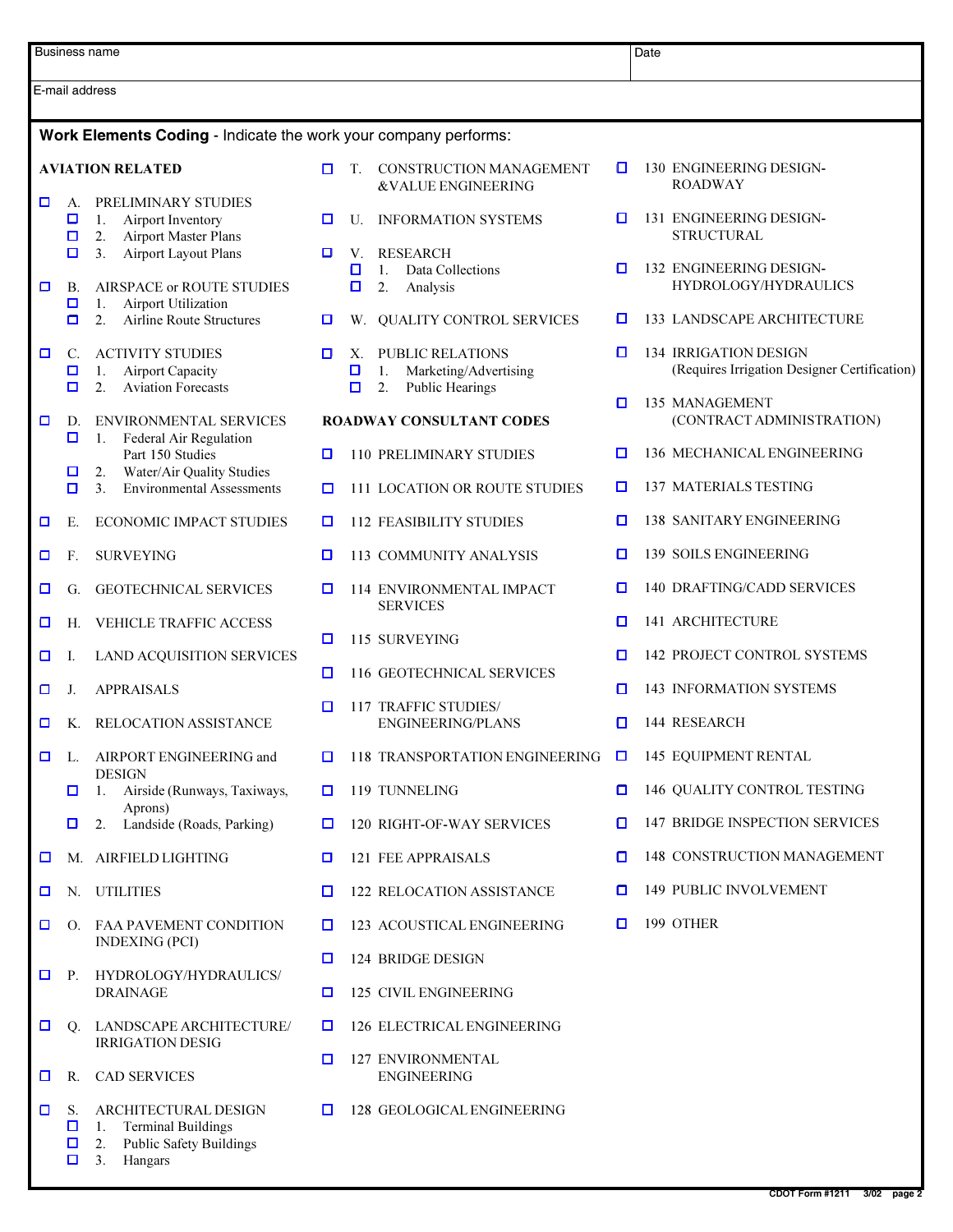|                                                                            | Business name                                                                                                           |             |             |                 |                                                                                                                       | Date |                                                                                                                                |  |
|----------------------------------------------------------------------------|-------------------------------------------------------------------------------------------------------------------------|-------------|-------------|-----------------|-----------------------------------------------------------------------------------------------------------------------|------|--------------------------------------------------------------------------------------------------------------------------------|--|
| E-mail address                                                             |                                                                                                                         |             |             |                 |                                                                                                                       |      |                                                                                                                                |  |
| Work Elements Coding (continued)- Indicate the work your company performs: |                                                                                                                         |             |             |                 |                                                                                                                       |      |                                                                                                                                |  |
|                                                                            | <b>ROADWAY CONSTRUCTION CODES</b>                                                                                       | о           | o           |                 | <b>301 PLANT MIX BITUMINOUS BASE</b><br>A. Less than 5,000 tons                                                       | о    | 507 SLOPE & DITCH PAVING<br>A.<br>Concrete<br>o                                                                                |  |
| о                                                                          | 201 CLEARING and GRUBBING                                                                                               |             | $\Box$      | <b>B.</b>       | Greater than 5,000 tons                                                                                               |      | <b>B.</b><br><b>Bituminous</b><br>о<br>C.<br>Grout & Rubble<br>о                                                               |  |
| □                                                                          | 202 REMOVAL/DEMOLITION<br>о<br>А.<br><b>Structures</b><br><b>B.</b><br>Pipe<br>◘                                        | о           | o<br>о      |                 | 304 AGGREGATE BASE COURSE<br>A. Less than 5,000 tons<br>B. Greater than 5,000 tons                                    | о    | 508 TREATED TIMBER                                                                                                             |  |
|                                                                            | $C_{\cdot}$<br><b>Bridges</b><br>◘<br>Concrete Flatwork/Pavement<br>D.<br>О                                             | O           |             |                 | 306 RECONDITIONING                                                                                                    | □    | 509 STRUCTURAL STEEL                                                                                                           |  |
|                                                                            | Ε.<br><b>Asphalt Pavement</b><br>о<br>$F_{\star}$<br>$\Box$<br><b>Asphalt Mat Planing</b>                               | O           |             |                 | 307 HYDRATED LIME PROCESSING                                                                                          | O    | 514 PEDESTRIAN RAILING<br>A.<br>O<br>Steel                                                                                     |  |
|                                                                            | Pavement Marking<br>$\Box$<br>G.<br>Traffic Signalization/Electrical<br>О<br>Н.                                         | o           |             |                 | <b>403 HOT BITUMINOUS PAVING</b>                                                                                      |      | <b>B.</b><br>Timber<br>α                                                                                                       |  |
|                                                                            | Permanent Traffic Signing<br>Ι.<br>◘<br>J.<br>Fence<br>о<br>K.<br>Guardrail-Metal<br>◘<br>Guardrail-Concrete<br>◘<br>L. |             | о<br>o<br>о | A.<br>В.        | Roadway less than 1,000 tons<br>Roadway $\emph{greater}$ than 1,000 tons<br>C. Bike Paths, Driveways,<br>Parking Lots | ο    | 515 WATERPROOFING<br>Membrane<br>О<br>А.<br><b>B.</b><br>Sealer<br>o                                                           |  |
|                                                                            | $\Box$<br>Sandblasting<br>М.<br>N.<br><b>Buildings</b><br>П                                                             |             | α           |                 | D. Asphalt Curb                                                                                                       | □    | <b>518 EXPANSION DEVICES</b>                                                                                                   |  |
| $\Box$                                                                     | <b>203 EARTHWORK</b>                                                                                                    | □           |             |                 | <b>405 HEATER SCARIFYING</b>                                                                                          | O    | 519 SLURRY CUT-OFF WALL                                                                                                        |  |
|                                                                            | A. Unclassified Excavation/<br>α<br>Embankment-less than<br>50,000 cubic yards                                          | O           |             |                 | 406 COLD BITUMINOUS PAVING<br>(RECYCLE)                                                                               | o    | <b>601 STRUCTURAL CONCRETE</b><br>A.<br><b>Box Culvert</b><br>0<br><b>B.</b><br><b>Bridge</b><br>◘                             |  |
|                                                                            | Unclassified Excavation/<br><b>B.</b><br>0<br>Embankment-greater than<br>50,000 cubic yards                             | O           |             |                 | 408 HOT POURED JOINT &<br><b>CRACK SEALANT</b>                                                                        |      | $C_{\cdot}$<br>Wall<br>o<br>Miscellaneous Structures<br>D.<br>о<br>Е.<br>Deck Topping<br>□                                     |  |
| о                                                                          | Drilling and Blasting<br>0<br>C.<br>206 STRUCTURE EXCAVATION                                                            | O<br>$\Box$ |             |                 | 410 PLANT MIX SEAL COAT<br>411 ASPHALT CEMENT &                                                                       |      | $F_{\cdot}$<br><b>Structural Concrete Coating</b><br>o<br>Masonry Veneer<br>G.<br>о<br>Н.<br>Paint Existing Structure<br>□     |  |
|                                                                            | <b>&amp; BACKFILL</b>                                                                                                   |             |             |                 | <b>EMULSIFIED ASPHALT</b>                                                                                             | ◘    | <b>602 REINFORCING STEEL</b>                                                                                                   |  |
| о                                                                          | 207 TOPSOIL                                                                                                             | □           |             |                 | <b>412 CONCRETE PAVEMENT</b><br><b>ROADWAY</b>                                                                        |      | Place-Prime only<br>A.<br>□<br>Place-Willing to Bid<br>В.<br>◘                                                                 |  |
| □                                                                          | 210 RESET & ADJUST<br>Traffic Signalization/Electrical<br>◘<br>А.<br>Permanent Traffic Signing<br>◘<br><b>B.</b>        |             | O<br>□      |                 | A. Less than 10,000 square yards<br>B. Greater than 10,000 square<br>yards                                            | □    | as a Subcontractor<br><b>603 STORM DRAINAGE</b>                                                                                |  |
|                                                                            | C.<br>Fence<br>$\Box$<br>Guardrail-Metal<br>D.<br>о                                                                     |             | ◘           | $C_{\cdot}$     | Sawing & Sealing                                                                                                      |      | Reinforced Concrete Pipe<br>A.<br>0<br>Corrugated Steel Pipe<br><b>B.</b><br>◘                                                 |  |
|                                                                            | Ε.<br>Guardrail-Concrete<br>◘<br>F.<br>о<br>Pipe                                                                        | O           |             |                 | <b>420 GEOTEXTILE</b>                                                                                                 |      | Plastic Pipe<br>C.<br>o<br>Precast Culvert<br>D.<br>□                                                                          |  |
| □                                                                          | $\Box$<br>G.<br>Manholes, Inlets & Valve Boxes<br>211 ROCK REINFORCEMENT                                                | o           | α<br>О<br>o | A.<br>В.<br>C.  | 502 PILE DRIVING<br>Drill Holes<br>Driving-Prime Only<br>Driving-Willing to Bid                                       | □    | $\Box$<br>Е.<br>Pipe Jacking & Boring<br>604 INLETS, MANHOLES, SEWER<br>PIPE                                                   |  |
| □                                                                          | 212-217 LANDSCAPING                                                                                                     |             |             |                 | as a Subcontractor                                                                                                    |      | α<br>A.<br>Inlets                                                                                                              |  |
|                                                                            | <b>Hydro Mulching</b><br>α<br>A.<br>Hay Mulching<br>о<br>Β.<br>Seeding<br>C.<br>о<br>Sodding<br>D.<br>О                 | ◘           | O<br>o      | А.<br><b>B.</b> | 503 DRILLED CAISSONS<br>Drilling<br><b>Steel Fabrication</b>                                                          |      | <b>B.</b><br>Manholes<br>О<br>Concrete Pipe<br>C.<br>О<br>D. Plastic Pipe<br>□                                                 |  |
|                                                                            | Ε.<br>Soil Retention Blanket/Fabric<br>О<br>О<br>F.<br>Irrigation-Design                                                |             | □           | C.              | (Reinforced Steel)<br><b>Steel Tying</b>                                                                              | □    | <b>605 PIPE UNDERDRAIN</b>                                                                                                     |  |
|                                                                            | Irrigation-Installation<br>о<br>G.<br>Planting<br>Н.<br>о<br><b>Brush Layer Cutting</b><br>Ι.<br>α                      | ◘           |             |                 | 504 RETAINING WALLS<br>(Other than cast in place concrete)                                                            | o    | <b>606 GUARDRAIL</b><br>А.<br>Metal<br>□<br>$\Box$<br><b>B.</b><br>Concrete                                                    |  |
|                                                                            | Tree Transplant<br>J.<br>О                                                                                              | О           |             |                 | 506 RIP RAP-COMPLETE IN PLACE                                                                                         |      | $\Box$<br>$C_{\cdot}$<br>Precast Portable Concrete<br>$\Box$<br>D.<br>Bridge Rail (Metal)<br>Ε.<br>Bridge Rail (Concrete)<br>o |  |
|                                                                            |                                                                                                                         |             |             |                 |                                                                                                                       |      |                                                                                                                                |  |